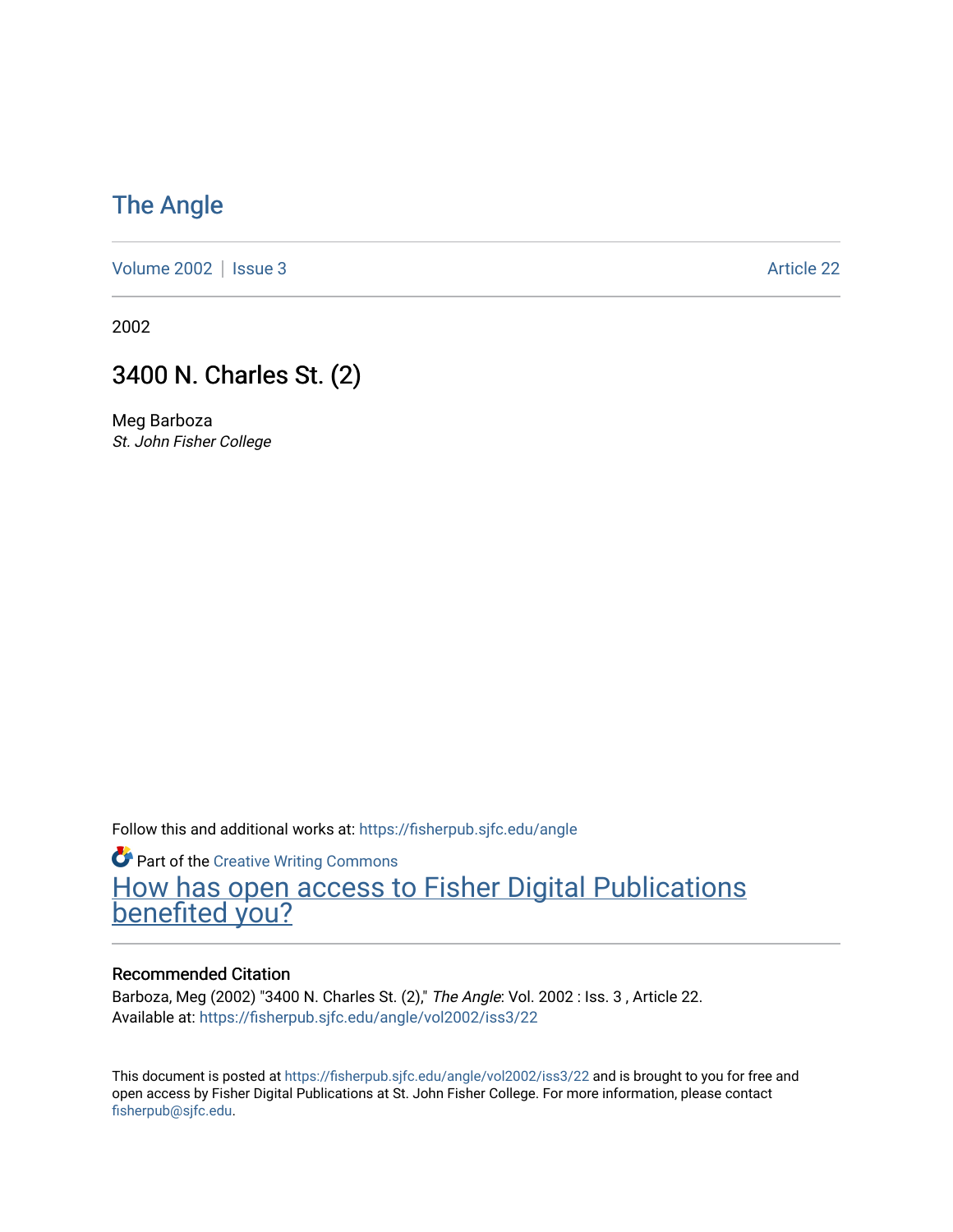### 3400 N. Charles St. (2)

#### Cover Page Footnote

Appeared in the issue: Volume 2, Issue 3, 2002.